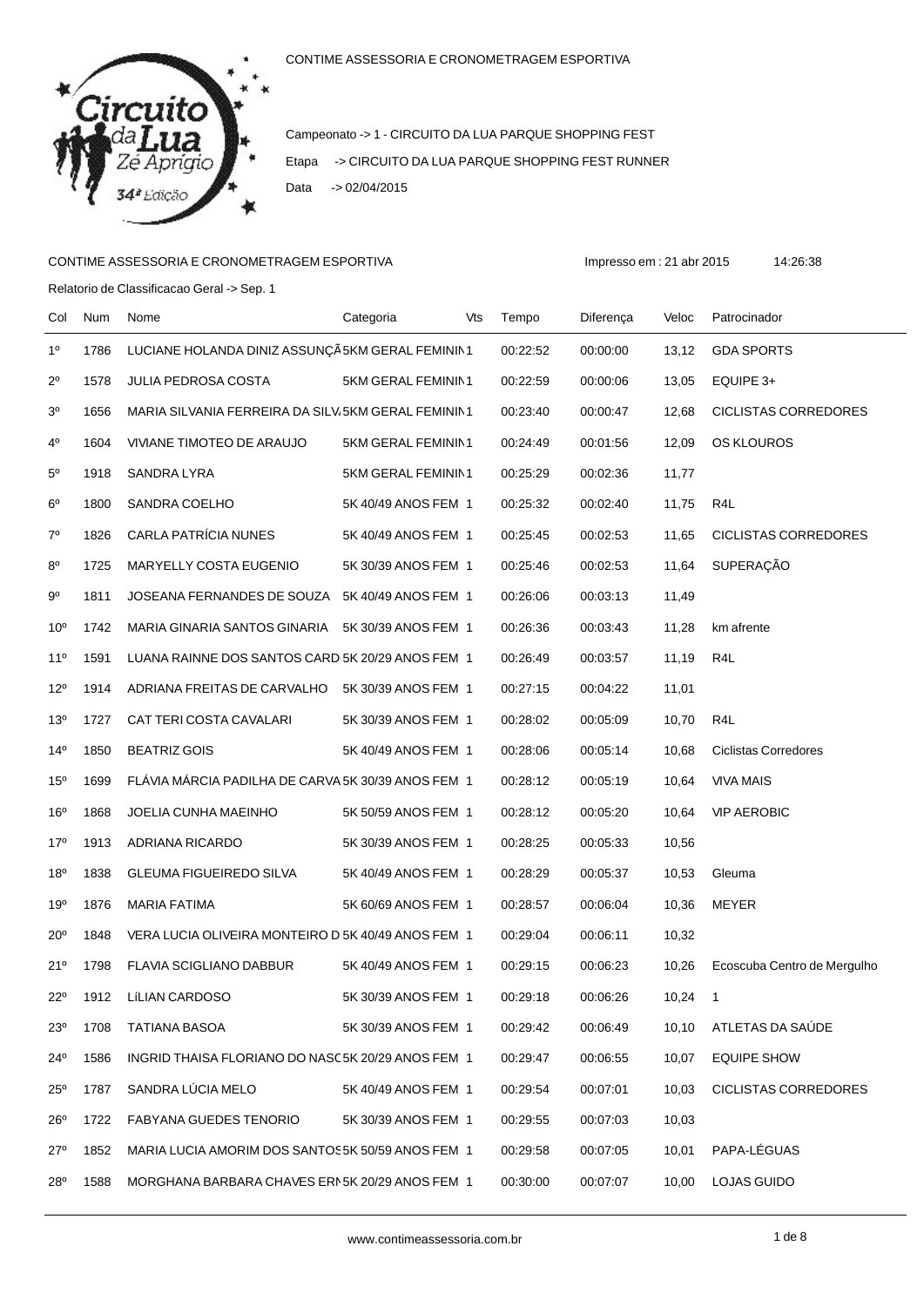| 29°             | 1831 | TEREZA CRISTINA DE ALMEIDA                         | 5K 40/49 ANOS FEM 1 | 00:30:01 | 00:07:08 | 9,99 | CRPAAA                      |
|-----------------|------|----------------------------------------------------|---------------------|----------|----------|------|-----------------------------|
| 30 <sup>o</sup> | 1635 | <b>JULIANA DA SILVA SANTOS</b>                     | 5K 20/29 ANOS FEM 1 | 00:30:11 | 00:00:00 | 9,94 |                             |
| 31°             | 1640 | VANYNNE JESSICA LOPES DOS SAN5K 20/29 ANOS FEM 1   |                     | 00:30:29 | 00:07:37 | 9,84 |                             |
| $32^{\circ}$    | 1669 | JACKELINE CARNAÚBA DE LIMA MA 5K 30/39 ANOS FEM 1  |                     | 00:30:38 | 00:00:00 | 9,79 | <b>JACKELINE</b>            |
| 33 <sup>0</sup> | 1844 | PATRICIA ALMEIDA DE ARAUJO LIM/5K 40/49 ANOS FEM 1 |                     | 00:30:42 | 00:07:50 | 9,77 | Maxform-Atletas da Saúde    |
| $34^{\circ}$    | 1822 | MARIANA PONTES DE MIRANDA L F/5K 40/49 ANOS FEM 1  |                     | 00:30:44 | 00:00:00 | 9,76 | <b>RUNNERS CLUB</b>         |
| $35^\circ$      | 1717 | DEBORA RAQUEL ROCHA LIMA                           | 5K 30/39 ANOS FEM 1 | 00:30:53 | 00:08:00 | 9,71 |                             |
| $36^{\rm o}$    | 1781 | <b>CAROLINE SCHMIDT</b>                            | 5K 30/39 ANOS FEM 1 | 00:30:55 | 00:00:00 | 9,70 | <b>CICLISTAS CORREDORES</b> |
| $37^\circ$      | 1733 | LUCIANA TOLENTINO                                  | 5K 30/39 ANOS FEM 1 | 00:30:56 | 00:08:03 | 9,70 |                             |
| 38°             | 1686 | SANDRA SUELI ARRUDA CABRAL C/5K 30/39 ANOS FEM 1   |                     | 00:30:58 | 00:00:00 | 9,69 | ATLETAS DA SAÚDE            |
| 39 <sup>o</sup> | 1729 | TAISE MONIQUE OLIVEIRA CARVALI-5K 30/39 ANOS FEM 1 |                     | 00:31:00 | 00:08:07 | 9,68 |                             |
| 40 <sup>o</sup> | 1757 | ANA PAULA DOS SANTOS                               | 5K 30/39 ANOS FEM 1 | 00:31:02 | 00:00:00 | 9,67 | <b>VIP AEROBIC</b>          |
| 41°             | 1607 | LIVIA SORIANO                                      | 5K 20/29 ANOS FEM 1 | 00:31:06 | 00:08:14 | 9,65 | extreme                     |
| 42°             | 1644 | ANNY KELLY CAMPOS DA SILVA FEL5K 20/29 ANOS FEM 1  |                     | 00:31:07 | 00:08:14 | 9,64 |                             |
| 43°             | 1638 | JULIANA MARIA ARAGAO FRANCELI 5K 20/29 ANOS FEM 1  |                     | 00:31:17 | 00:00:00 | 9,59 | NUTRICAO AVANÇADA           |
| $44^{\circ}$    | 1666 | <b>MARLON BELO</b>                                 | 5K 30/39 ANOS FEM 1 | 00:31:18 | 00:08:26 | 9,58 | Atletas da Saúde            |
| $45^{\circ}$    | 1792 | <b>REGIA MELO</b>                                  | 5K 40/49 ANOS FEM 1 | 00:31:21 | 00:00:00 | 9,57 | <b>PROFITS</b>              |
| 46°             | 1599 | LARISSA DE ALBUQUERQUE WILSO 5K 20/29 ANOS FEM 1   |                     | 00:31:33 | 00:08:41 | 9,51 | <b>CICLISTAS CORREDORES</b> |
| 47°             | 1621 | THAYSA TORRES SOUZA                                | 5K 20/29 ANOS FEM 1 | 00:31:36 | 00:08:44 | 9,49 | <b>VIVA MAIS</b>            |
| 48°             | 1922 | LISA BELTRAO TEIXEIRA                              | 5K 50/59 ANOS FEM 1 | 00:31:39 | 00:08:47 | 9,48 | Viva Mais                   |
| $49^{\rm o}$    | 1597 | <b>ISIS TORRES SOUZA</b>                           | 5K 20/29 ANOS FEM 1 | 00:31:41 | 00:08:48 | 9,47 | <b>VIVA MAIS</b>            |
| $50^\circ$      | 1660 | DAISA PADILHA ABS                                  | 5K 30/39 ANOS FEM 1 | 00:31:49 | 00:08:56 | 9,43 | EQUIPE 3+                   |
| 51°             | 1762 | RAFAELLA MENDONÇA                                  | 5K 30/39 ANOS FEM 1 | 00:31:53 | 00:09:00 | 9,41 | Eder Aleixo                 |
| $52^{\circ}$    | 1764 | WILMA GOMES ROSA                                   | 5K 30/39 ANOS FEM 1 | 00:31:56 | 00:09:04 | 9,39 | Maxform-Atletas da Saúde    |
| 53 <sup>o</sup> | 1809 | SIMONE MOURA E MENDES                              | 5K 40/49 ANOS FEM 1 | 00:31:57 | 00:09:04 | 9,39 | TRT VIP AEROBIC             |
| $54^{\circ}$    | 1874 | KILMA GUSMÃO                                       | 5K 60/69 ANOS FEM 1 | 00:32:09 | 00:09:16 | 9,33 |                             |
| $55^{\circ}$    | 1705 | CRISTIANA JANAINA CÂNDIDO DA SI5K 30/39 ANOS FEM 1 |                     | 00:32:12 | 00:09:20 | 9,32 | <b>COMERCIAL MIRAMAR</b>    |
| $56^{\circ}$    | 1603 | MARÍLIA BULHÕES CALHEIROS                          | 5K 20/29 ANOS FEM 1 | 00:32:22 | 00:09:29 | 9,27 | JAPIASSU                    |
| $57^\circ$      | 1759 | <b>JOSI VASCO</b>                                  | 5K 30/39 ANOS FEM 1 | 00:32:23 | 00:09:31 | 9,26 |                             |
| $58^{\circ}$    | 1671 | MARIA DE LOURDES MAIA BARROS 5K 30/39 ANOS FEM 1   |                     | 00:32:31 | 00:09:38 | 9,23 | ATLETAS DA SAÚDE            |
| 59°             | 1842 | ANDREA FLAVIA IVO                                  | 5K 40/49 ANOS FEM 1 | 00:32:32 | 00:09:39 | 9,22 | <b>VIP AEROBIC</b>          |
| 60 <sup>o</sup> | 1768 | BETH GRAZIELE CLOUDINO COSTA 5K 30/39 ANOS FEM 1   |                     | 00:32:46 | 00:09:53 | 9,16 | TFC TREINAMENTO FUNCIC      |
| 61°             | 1856 | VILMA LINS VILLAR DE CARVALHO 5K 50/59 ANOS FEM 1  |                     | 00:32:46 | 00:09:54 | 9,16 |                             |
| $62^{\circ}$    | 1634 | ANA LIVIA DE OLIVEIRA                              | 5K 20/29 ANOS FEM 1 | 00:32:48 | 00:09:55 | 9,15 | ATLETAS DA SAUDE            |
| $63^\circ$      | 1642 | <b>IKLA VIEIRA</b>                                 | 5K 20/29 ANOS FEM 1 | 00:32:48 | 00:09:55 | 9,15 | Maxform-Atletas da Saúde    |
| $64^{\circ}$    | 1855 | WANDA VIEIRA BELO                                  | 5K 50/59 ANOS FEM 1 | 00:32:59 | 00:10:07 | 9,10 | R4L                         |
| $65^{\circ}$    | 1797 | ROSILENE SOUZA ALMEIDA                             | 5K 40/49 ANOS FEM_1 | 00:32:59 | 00:10:07 | 9,10 |                             |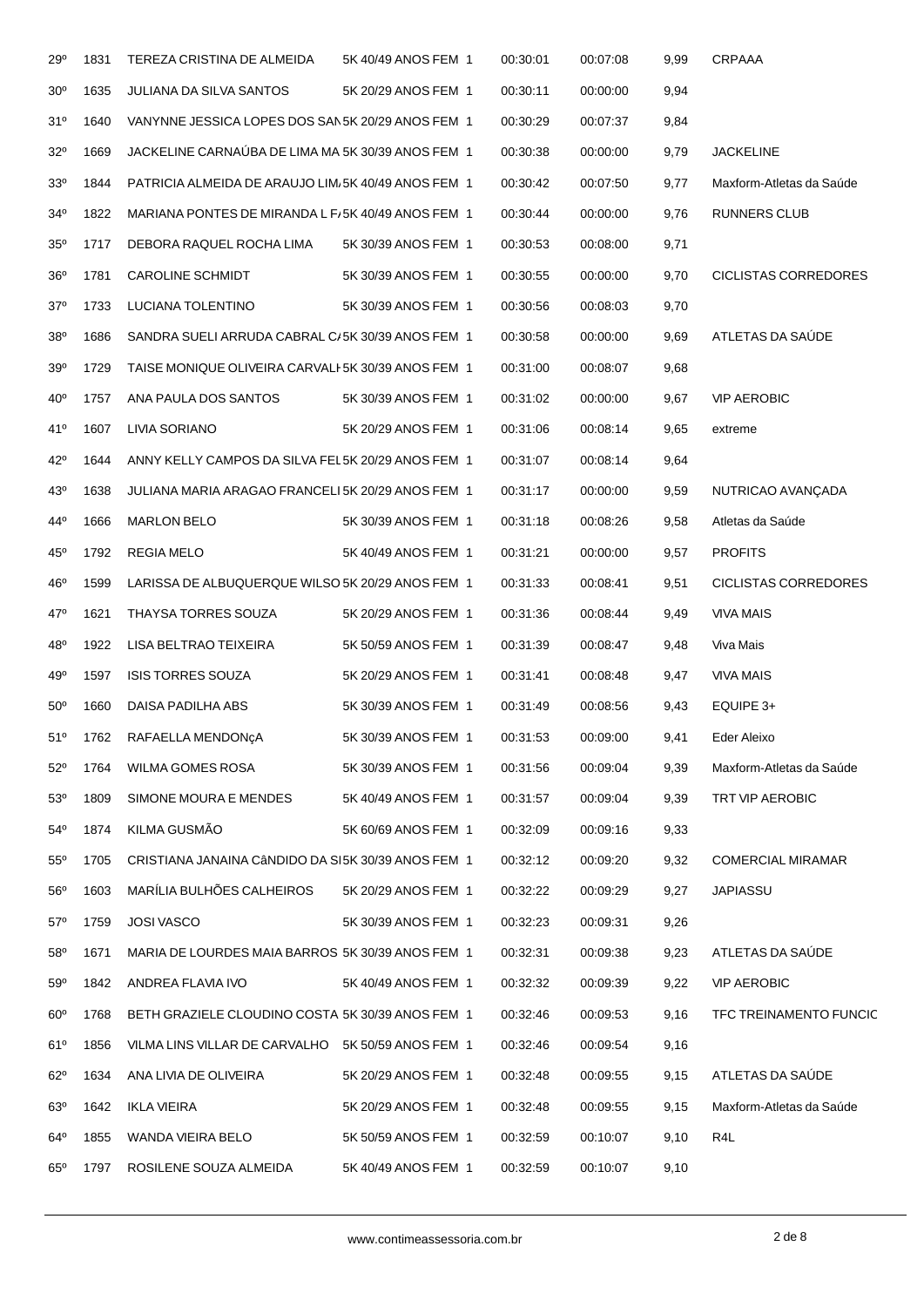| $66^{\circ}$    | 1585                  | ANA LAURA PEREIRA                                  | 5K 20/29 ANOS FEM 1 | 00:33:02 | 00:10:09 | 9,08 |                                |
|-----------------|-----------------------|----------------------------------------------------|---------------------|----------|----------|------|--------------------------------|
| $67^\circ$      | 1684                  | DANIELA CRISTINA DE SOUZA ARAL 5K 30/39 ANOS FEM 1 |                     | 00:33:03 | 00:10:11 | 9,08 | <b>CICLISTAS CORREDORES</b>    |
| $68^{\circ}$    | 1816                  | LUIZA BARREIROS                                    | 5K 40/49 ANOS FEM 1 | 00:33:06 | 00:10:14 | 9,06 | Corredores da Gruta            |
| 69°             | 1785                  | YACHABELLA DA SILVA TEIXEIRA                       | 5K 40/49 ANOS FEM 1 | 00:33:09 | 00:10:17 | 9,05 | <b>KMÁ FRENTE</b>              |
| $70^{\circ}$    | 1643                  | <b>ADELIANE PONTES</b>                             | 5K 20/29 ANOS FEM 1 | 00:33:10 | 00:10:18 | 9,05 | <b>CAETE</b>                   |
| 71°             | 1664                  | MICHELLE CALHEIROS LIMA                            | 5K 30/39 ANOS FEM 1 | 00:33:12 | 00:10:20 | 9,04 | <b>VIVA MAIS</b>               |
| $72^{\circ}$    | 1692                  | LUCIELMA MARIA                                     | 5K 30/39 ANOS FEM 1 | 00:33:15 | 00:10:22 | 9,02 | corredores de rua mais fitness |
| 73°             | 1860                  | <b>MARIA ARIVONEIDE</b>                            | 5K 50/59 ANOS FEM 1 | 00:33:17 | 00:10:25 | 9,01 | OS KLOUROS                     |
| 74°             | 1677                  | MARIA CELESTE FERREIRA LIMA VIE5K 30/39 ANOS FEM 1 |                     | 00:33:18 | 00:10:26 | 9,01 | ciclista corredores            |
| 75°             | 1814                  | MARIA DA CONCEIÇÃO FIGUEIREDC5K 40/49 ANOS FEM 1   |                     | 00:33:24 | 00:10:31 | 8,98 | Zona Alvo                      |
| 76°             | 1661                  | <b>MARIANNE AMORIM LIRA</b>                        | 5K 30/39 ANOS FEM 1 | 00:33:27 | 00:10:34 | 8,97 |                                |
| $77^{\circ}$    | 1592                  | MARIANA DE OLIVEIRA SOARES                         | 5K 20/29 ANOS FEM 1 | 00:33:31 | 00:10:39 | 8,95 | <b>TANTAN</b>                  |
| 78°             | 1839                  | KATARINA DUARTE NETTER                             | 5K 40/49 ANOS FEM 1 | 00:33:34 | 00:10:41 | 8,94 | <b>INDIVIDUAL</b>              |
| 79°             | 1772                  | <b>HELLEN CHRYSTINA MIRANDA</b>                    | 5K 30/39 ANOS FEM 1 | 00:33:36 | 00:10:43 | 8,93 |                                |
| $80^\circ$      | 1919                  | ROSEANE TAVARES OLIVEIRA                           | 5K 40/49 ANOS FEM 1 | 00:33:36 | 00:10:43 | 8,93 | ZONA ALVO                      |
| 81°             | 1841                  | <b>JACIA ALVES BRASILEIRO</b>                      | 5K 40/49 ANOS FEM 1 | 00:33:37 | 00:10:44 | 8,92 | <b>CICLISTAS CORREDORES</b>    |
| $82^{\circ}$    | 452                   | LARISSA PASSOS GARCIA                              | 5K 30/39 ANOS FEM 1 | 00:33:40 | 00:10:47 | 8,91 |                                |
| 83°             | 1869                  | MONICA LUCIA BARBOSA NICACIO 5K 50/59 ANOS FEM 1   |                     | 00:33:40 | 00:10:47 | 8,91 | EQUIPE 3+                      |
| 84°             | 1950                  | SHAYANY MACENA CORDEIRO DE L5K 20/29 ANOS FEM 1    |                     | 00:33:42 | 00:10:49 | 8,90 |                                |
| $85^\circ$      | 1808                  | ADRIANA LIVIA                                      | 5K 40/49 ANOS FEM 1 | 00:33:44 | 00:10:51 | 8,89 | MEYER                          |
| 86°             | 1776                  | TATIANA VIEIRA DE OLIVEIRA                         | 5K 30/39 ANOS FEM 1 | 00:33:44 | 00:10:51 | 8,89 |                                |
| $87^\circ$      | 1775                  | CLARICE MARIA TAVARES MACEDO 5K 30/39 ANOS FEM 1   |                     | 00:33:52 | 00:10:59 | 8,86 | Guga Loyd                      |
| 88 <sup>°</sup> | 1817                  | ANGELA MENEZES                                     | 5K 40/49 ANOS FEM 1 | 00:33:53 | 00:11:00 | 8,85 | ΚM                             |
| 89°             | 1744                  | POLIANA FERREIRA DOS SANTOS 5K 30/39 ANOS FEM 1    |                     | 00:34:15 | 00:11:22 | 8,76 | <b>VIP AEROBIC</b>             |
| $90^{\circ}$    | 1628                  | LUANA ANDRESSA TEIXEIRA JAPIAS5K 20/29 ANOS FEM 1  |                     | 00:34:20 | 00:11:27 | 8,74 | <b>JAPIASSU</b>                |
| 91°             | 1693                  | DILCY MORGANA BARROS MACIEL (5K 30/39 ANOS FEM 1   |                     | 00:34:22 | 00:11:30 | 8,73 | KM Á FRENTE                    |
| $92^{\circ}$    | 1691                  | ANA CELY SANTANA SETTON                            | 5K 30/39 ANOS FEM 1 | 00:34:23 | 00:11:31 | 8,73 |                                |
| 93°             | 1824                  | REGINA MELO                                        | 5K 40/49 ANOS FEM 1 | 00:34:24 | 00:11:31 | 8,72 | Adois academia                 |
| 94°             | 1773                  | THAIS PACHA CAROLO                                 | 5K 30/39 ANOS FEM 1 | 00:34:25 | 00:11:32 | 8,72 | <b>VIP AEROBIC</b>             |
| 95°             | 1793                  | POLLYANNA LOBO ACIOLI                              | 5K 40/49 ANOS FEM 1 | 00:34:27 | 00:11:34 | 8,71 |                                |
| $96^{\circ}$    | 1865                  | MARIDETE MOURA DA SILVA ROCH/5K 50/59 ANOS FEM 1   |                     | 00:34:29 | 00:11:36 | 8,70 |                                |
| $97^\circ$      | 1782                  | NIEDJA MELLO                                       | 5K 30/39 ANOS FEM 1 | 00:34:45 | 00:11:52 | 8,63 |                                |
| 98°             | 1871                  | JOSEFA TEREZA RIBEIRO DA SILVA 5K 50/59 ANOS FEM 1 |                     | 00:34:52 | 00:11:59 | 8,60 | <b>VIP AEROBIC</b>             |
| 99°             | 1813                  | ANA CHRISTINA FERREIRA CAVALC.5K 40/49 ANOS FEM 1  |                     | 00:34:57 | 00:12:04 | 8,58 | PH PERSONAL                    |
|                 | 100 <sup>°</sup> 1685 | LUCYANA KARLA LIMA DE PAULA OL5K 30/39 ANOS FEM 1  |                     | 00:34:57 | 00:12:05 | 8,58 | $3+$                           |
|                 | 101º 1631             | RENATA CARDOSO GOMES CARDO 5K 20/29 ANOS FEM 1     |                     | 00:35:00 | 00:12:07 | 8,57 | km afrente                     |
|                 | 102 <sup>°</sup> 1805 | MARY LANE MALTA                                    | 5K 40/49 ANOS FEM 1 | 00:35:04 | 00:12:11 | 8,56 | Eder Aleixo                    |
|                 |                       |                                                    |                     |          |          |      |                                |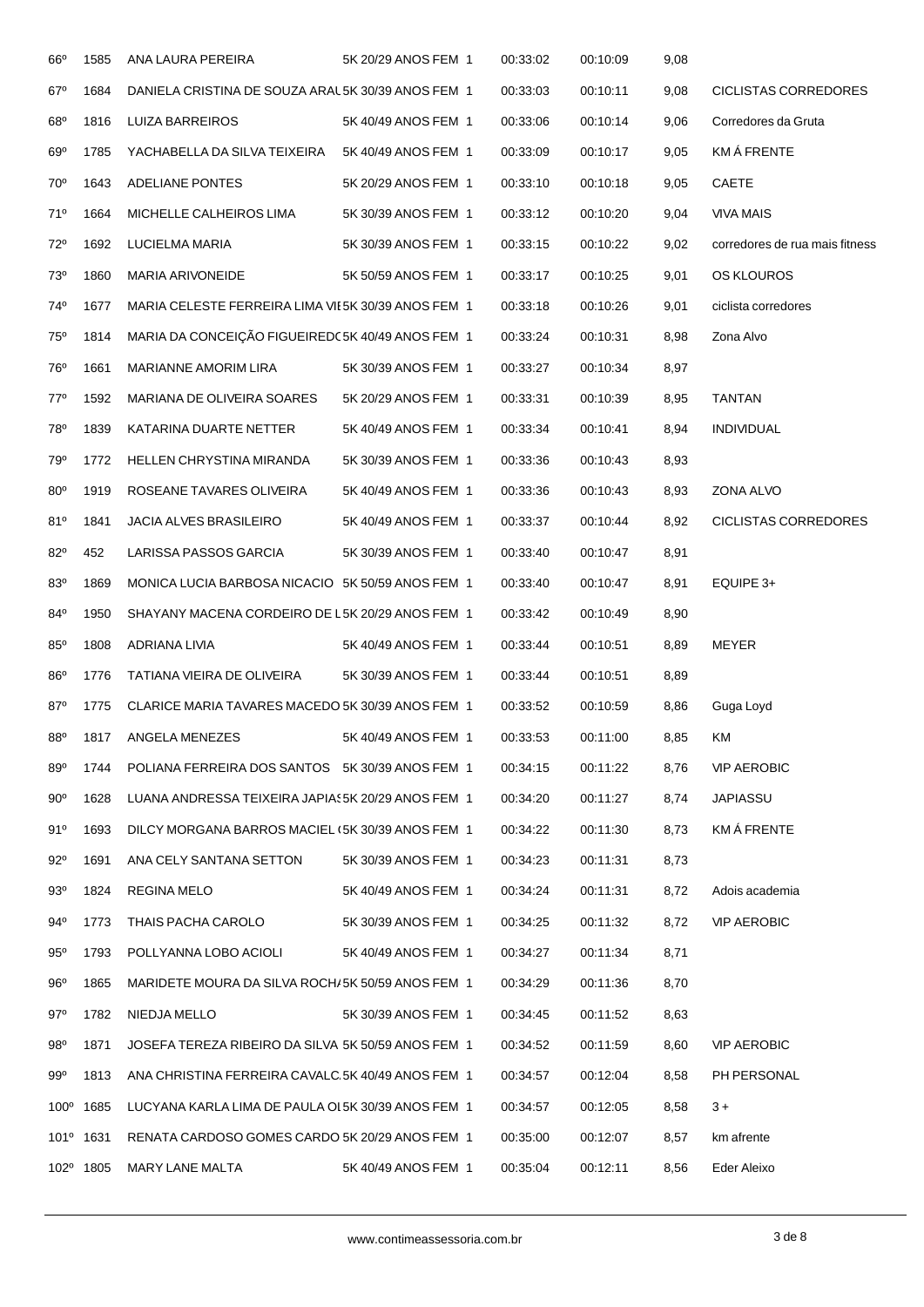| R4L<br>individual<br><b>CICLISTAS CORREDORES</b><br><b>CICLISTAS CORREDORES</b><br><b>CICLISTAS CORREDORES</b><br>CTF DO PED<br>OS KLOUROS<br>EQUIPE 3+<br><b>EQUIPE SHOW</b> |
|-------------------------------------------------------------------------------------------------------------------------------------------------------------------------------|
|                                                                                                                                                                               |
|                                                                                                                                                                               |
|                                                                                                                                                                               |
|                                                                                                                                                                               |
|                                                                                                                                                                               |
|                                                                                                                                                                               |
|                                                                                                                                                                               |
|                                                                                                                                                                               |
|                                                                                                                                                                               |
|                                                                                                                                                                               |
|                                                                                                                                                                               |
|                                                                                                                                                                               |
|                                                                                                                                                                               |
|                                                                                                                                                                               |
|                                                                                                                                                                               |
|                                                                                                                                                                               |
| <b>TEAM GRUTA</b>                                                                                                                                                             |
|                                                                                                                                                                               |
| <b>VIVA MAIS</b>                                                                                                                                                              |
|                                                                                                                                                                               |
|                                                                                                                                                                               |
|                                                                                                                                                                               |
| LOUCOS POR CORRIDA                                                                                                                                                            |
| <b>RUNNERS CLUB</b>                                                                                                                                                           |
| RUNNERS CLUB                                                                                                                                                                  |
| EQUIPE 3+                                                                                                                                                                     |
| <b>RUMOALUA</b>                                                                                                                                                               |
| <b>RUMOALUA</b>                                                                                                                                                               |
|                                                                                                                                                                               |
| <b>CICLISTAS CORREDORES</b>                                                                                                                                                   |
| Meyer                                                                                                                                                                         |
| QRUN                                                                                                                                                                          |
|                                                                                                                                                                               |
| MEYER                                                                                                                                                                         |
| <b>CICLISTAS CORREDORES</b>                                                                                                                                                   |
|                                                                                                                                                                               |
|                                                                                                                                                                               |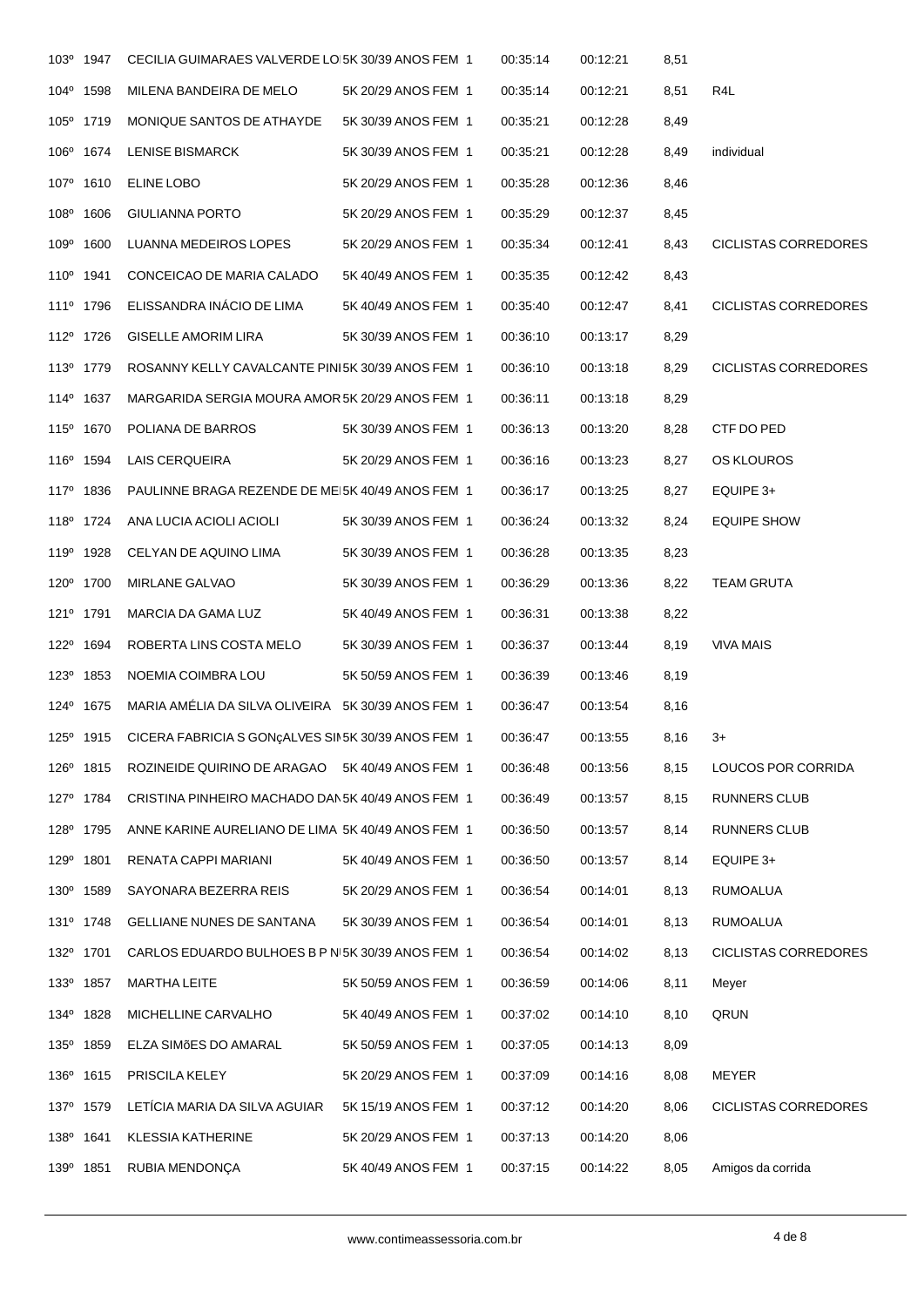|      | 140° 1870             | ISABEL CRISTINA GODOY ARAUJO 5K 50/59 ANOS FEM 1    |                     | 00:37:15 | 00:14:22 | 8,05 | PH Personal              |
|------|-----------------------|-----------------------------------------------------|---------------------|----------|----------|------|--------------------------|
|      | 141 <sup>°</sup> 1613 | DAYANNE FERREIRA DE MACEDO 5K 20/29 ANOS FEM 1      |                     | 00:37:19 | 00:14:26 | 8,04 | <b>VIP AEROBIC</b>       |
|      | 142 <sup>°</sup> 1683 | KARINE TELLES NOGUEIRA                              | 5K 30/39 ANOS FEM 1 | 00:37:23 | 00:14:30 | 8,02 | douglas franco           |
|      | 143 <sup>°</sup> 1636 | ADRIANE RODRIGUES FREIRE DA S 5K 20/29 ANOS FEM 1   |                     | 00:37:29 | 00:14:36 | 8,00 | EQUIPE 3+                |
|      | 144 <sup>°</sup> 1629 | <b>HELLOISA MIRANDA</b>                             | 5K 20/29 ANOS FEM 1 | 00:37:29 | 00:14:37 | 8,00 | <b>TEAM GRUTA</b>        |
|      | 145° 1710             | LYDIANNE LUDMILLE CARVALHO DC5K 30/39 ANOS FEM 1    |                     | 00:37:30 | 00:14:37 | 8,00 | TFC TREINAMENTO FUNCIC   |
|      | 146° 1832             | OSSIANUBIA ALENCAR                                  | 5K 40/49 ANOS FEM 1 | 00:37:31 | 00:14:38 | 8,00 |                          |
|      | 147 <sup>°</sup> 1770 | RENATA MATOS DE OLIVEIRA GALV.5K 30/39 ANOS FEM 1   |                     | 00:37:31 | 00:14:38 | 8,00 |                          |
|      | 148 <sup>0</sup> 1619 | KYSSIA KAMILLA DE ARAUJO VILEL/5K 20/29 ANOS FEM 1  |                     | 00:37:32 | 00:14:39 | 7,99 |                          |
|      | 149 <sup>°</sup> 1799 | REGIANE NASCIMENTO                                  | 5K 40/49 ANOS FEM 1 | 00:37:32 | 00:14:39 | 7,99 | Unicred                  |
|      | 150° 1862             | TANIA C. DA CUNHA SORIANO                           | 5K 50/59 ANOS FEM 1 | 00:37:34 | 00:14:42 | 7,99 | EXTREME                  |
|      | 151º 1698             | PATRICIA CRUZ TAVARES SOUZA 5K 30/39 ANOS FEM 1     |                     | 00:37:35 | 00:14:43 | 7,98 | LOUCOS POR CORRIDA       |
|      | 152 <sup>°</sup> 1872 | SANDRA TENÓRIO ACCIOLY CANUT 5K 50/59 ANOS FEM 1    |                     | 00:37:36 | 00:14:43 | 7,98 | Esporte Campeão          |
|      | 153º 1777             | <b>JANAINA CARNEIRO</b>                             | 5K 30/39 ANOS FEM 1 | 00:37:41 | 00:14:48 | 7,96 | <b>MEYER</b>             |
|      | 154° 1767             | ANDREA ALENCAR BRAGA                                | 5K 30/39 ANOS FEM 1 | 00:37:43 | 00:14:51 | 7,95 | CICLISTAS CORREDORES     |
|      | 155 <sup>°</sup> 1596 | ELIZABETH CONDE ARNAIZ                              | 5K 20/29 ANOS FEM 1 | 00:37:46 | 00:14:54 | 7,94 | LOUCOS POR CORRIDA       |
|      | 156 <sup>°</sup> 1623 | STEPHANY DA SILVA DOMINGOS                          | 5K 20/29 ANOS FEM 1 | 00:37:57 | 00:15:04 | 7,91 | TFC TREINAMENTO FUNCIC   |
|      | 157 <sup>°</sup> 1747 | <b>TATIANE CARVALHO</b>                             | 5K 30/39 ANOS FEM 1 | 00:38:02 | 00:15:09 | 7,89 |                          |
|      | 158 <sup>0</sup> 1665 | SHEILA GOMES DOS SANTOS                             | 5K 30/39 ANOS FEM 1 | 00:38:06 | 00:15:13 | 7,87 |                          |
|      | 159 <sup>°</sup> 1774 | SILVIA AMELIA DACAL                                 | 5K 30/39 ANOS FEM 1 | 00:38:14 | 00:15:21 | 7,85 | <b>SUPERANDO LIMITES</b> |
|      | 160° 1760             | MARIA FERNANDA GOMES                                | 5K 30/39 ANOS FEM 1 | 00:38:30 | 00:15:37 | 7,79 | R4L                      |
|      | 161 <sup>°</sup> 1695 | <b>JOSILENE SANTANA</b>                             | 5K 30/39 ANOS FEM 1 | 00:38:34 | 00:15:42 | 7,78 | <b>MEYER</b>             |
|      | 162 <sup>°</sup> 1825 | MARIA VERÔNICA SILVA DOS SANT(5K 40/49 ANOS FEM 1   |                     | 00:38:40 | 00:15:48 | 7,76 | run4fun                  |
| 163° | 1605                  | SUELIVA KEILA DE SANTANA CARNE5K 20/29 ANOS FEM 1   |                     | 00:38:41 | 00:15:49 | 7,76 | JAPIASSU                 |
|      | 164 <sup>°</sup> 1639 | JOANNA DHALIA ANDRADE MACED (5K 20/29 ANOS FEM 1    |                     | 00:38:42 | 00:15:50 | 7,75 | KMÁ FRENTE               |
|      | 165° 1766             | PATRICIA CALDAS                                     | 5K 30/39 ANOS FEM 1 | 00:38:45 | 00:15:52 | 7,74 | <b>PROFITS</b>           |
|      | 166 <sup>°</sup> 1858 | MARIA DE FÁTIMA S. ROCHA SILVA 5K 50/59 ANOS FEM 1  |                     | 00:38:47 | 00:15:55 | 7,74 | MCCSÃOMIGUEL             |
|      | 167 <sup>°</sup> 1751 | LIVIA ALMEIDA SOUTO DE MORAES 5K 30/39 ANOS FEM 1   |                     | 00:38:48 | 00:15:56 | 7,73 | EQUIPE 3+                |
|      | 168 <sup>°</sup> 1709 | FERNANDA DOS ANJOS GUIMARAE: 5K 30/39 ANOS FEM 1    |                     | 00:38:56 | 00:16:03 | 7,71 |                          |
|      | 169º 1873             | ROSILDA OLIVEIRA                                    | 5K 50/59 ANOS FEM 1 | 00:38:58 | 00:16:06 | 7,70 |                          |
|      | 170° 1849             | JACKELINE SIQUEIRA FORMIGA                          | 5K 40/49 ANOS FEM 1 | 00:38:59 | 00:16:06 | 7,70 | <b>VIP AEROBIC</b>       |
|      | 171 <sup>0</sup> 1863 | CLAUDIA MARIA RIBEIRO MARTINS / 5K 50/59 ANOS FEM 1 |                     | 00:39:04 | 00:16:12 | 7,68 |                          |
|      | 172º 1840             | LUCIANA CARVALHO CORTEZ                             | 5K 40/49 ANOS FEM 1 | 00:39:06 | 00:16:13 | 7,67 | CICLISTAS CORREDORES     |
|      | 173° 1794             | KARLA PATRÍCIA CHAVES                               | 5K 40/49 ANOS FEM 1 | 00:39:07 | 00:16:14 | 7,67 |                          |
|      | 174 <sup>°</sup> 1702 | LINDINALVA MONTEIRO                                 | 5K 30/39 ANOS FEM 1 | 00:39:11 | 00:16:19 | 7,66 | run4fun                  |
|      | 175° 1753             | KELLY CRISTHIAN LIMA OLIVEIRA OI5K 30/39 ANOS FEM 1 |                     | 00:39:16 | 00:16:23 | 7,64 | <b>FAMÍLIA OLIVEIRA</b>  |
|      | 176 <sup>°</sup> 1580 | BEATRIZ MARINHO COUTO                               | 5K 15/19 ANOS FEM 1 | 00:39:17 | 00:16:24 | 7,64 | meyer                    |
|      |                       |                                                     |                     |          |          |      |                          |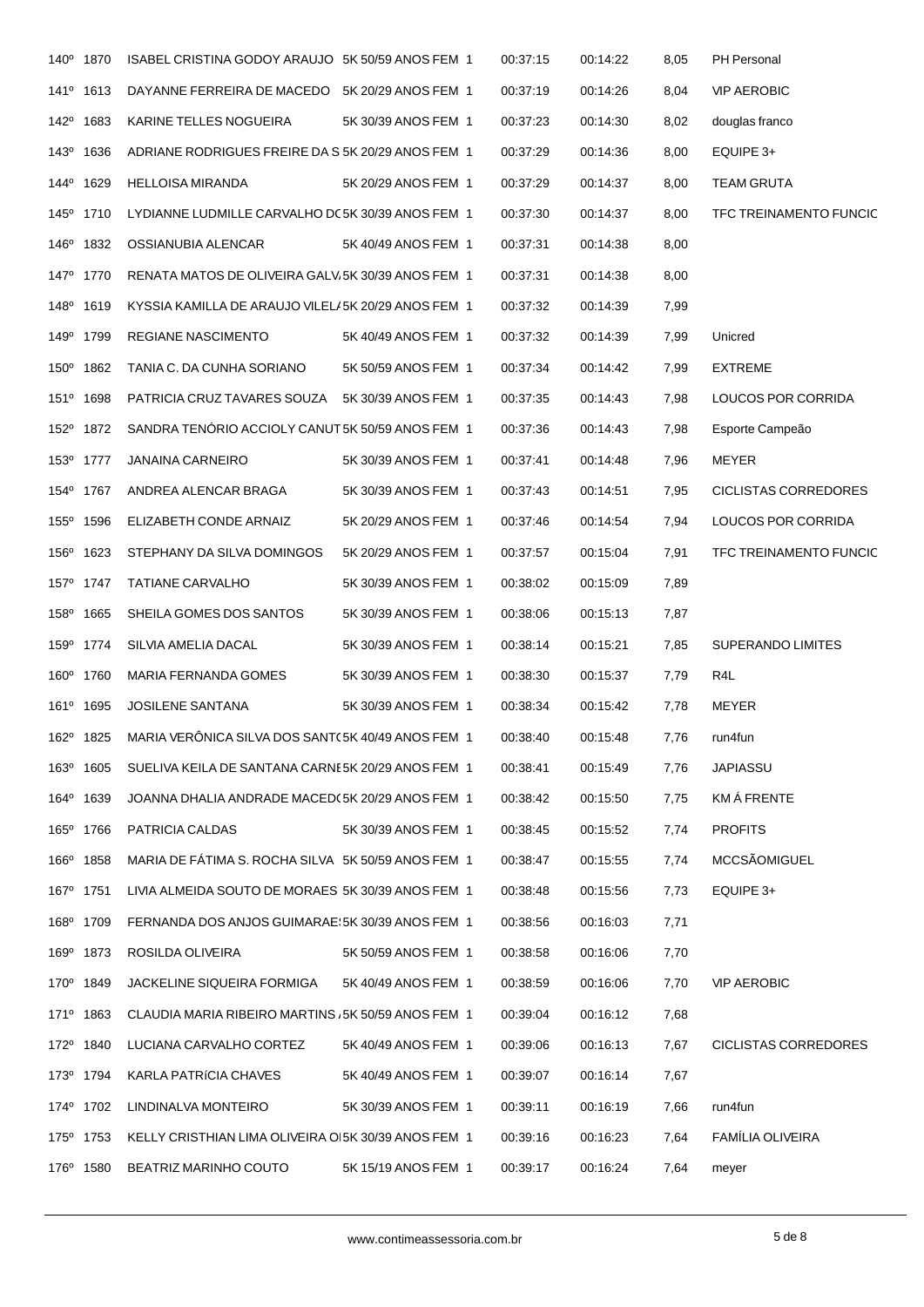|                  | 177 <sup>0</sup> 1834 | FLAVIA FERREIRA BARBOZA                            | 5K 40/49 ANOS FEM 1 | 00:39:24 | 00:16:31 | 7,61 | LOUCOS POR CORRIDA       |
|------------------|-----------------------|----------------------------------------------------|---------------------|----------|----------|------|--------------------------|
|                  | 178 <sup>0</sup> 1741 | ELAINE KRISTINE ROCHA MONTEIR(5K 30/39 ANOS FEM 1  |                     | 00:39:29 | 00:16:36 | 7,60 | TFC TREINAMENTO FUNCIC   |
|                  | 179 <sup>°</sup> 1715 | PAULA VIEIRA                                       | 5K 30/39 ANOS FEM 1 | 00:39:29 | 00:16:36 | 7,60 | LOUCOS POR CORRIDA       |
|                  | 180° 1769             | KARLA ANDRESSA SANTOS LINS CA5K 30/39 ANOS FEM 1   |                     | 00:39:29 | 00:16:37 | 7,60 |                          |
|                  | 181 <sup>°</sup> 1734 | KARINNE ALMEIDA                                    | 5K 30/39 ANOS FEM 1 | 00:39:36 | 00:16:44 | 7,58 |                          |
|                  | 182º 1750             | JORDANA RODRIGUES QUINTELA 5K 30/39 ANOS FEM 1     |                     | 00:39:51 | 00:16:58 | 7,53 |                          |
|                  | 183º 1682             | LUCIANA MOTA                                       | 5K 30/39 ANOS FEM 1 | 00:39:51 | 00:16:58 | 7,53 |                          |
|                  | 184 <sup>°</sup> 1864 | SELMA DA SILVA GONZAGA                             | 5K 50/59 ANOS FEM 1 | 00:40:14 | 00:17:21 | 7,46 | <b>GORDINHO VOADOR</b>   |
|                  | 185 <sup>°</sup> 1830 | CECÍLIA BELTRÃO                                    | 5K 40/49 ANOS FEM 1 | 00:40:21 | 00:17:29 | 7,43 | Próprio                  |
|                  | 186 <sup>°</sup> 1739 | <b>KARINE BARROS</b>                               | 5K 30/39 ANOS FEM 1 | 00:40:22 | 00:17:29 | 7,43 | Douglas Franco           |
|                  | 187º 1622             | BRUNA LUIZA MELO                                   | 5K 20/29 ANOS FEM 1 | 00:40:22 | 00:17:29 | 7,43 |                          |
|                  | 188º 1720             | KARINA ALBUQUERQUE DA ROCHA 5K 30/39 ANOS FEM 1    |                     | 00:40:25 | 00:17:33 | 7,42 | CICLISTAS CORREDORES     |
|                  | 189 <sup>°</sup> 1658 | ALINE CALHEIROS                                    | 5K 30/39 ANOS FEM 1 | 00:40:30 | 00:17:37 | 7,41 |                          |
|                  | 190 <sup>°</sup> 1736 | JANAÍNA CAVALCANTI                                 | 5K 30/39 ANOS FEM 1 | 00:40:36 | 00:17:43 | 7,39 | RUN4FUN                  |
|                  | 191 <sup>°</sup> 1620 | LILIAN KARLA ROCHA                                 | 5K 20/29 ANOS FEM 1 | 00:40:39 | 00:17:46 | 7,38 | <b>EQUIPE SHOW</b>       |
|                  | 192º 1020             | BÁRBARA GABRIELLE MARQUES DE5K 20/29 ANOS FEM 1    |                     | 00:40:44 | 00:17:51 | 7,36 | Família Corredora        |
|                  | 193 <sup>0</sup> 1581 | MARIA CLARA PITANGA FLOR                           | 5K 15/19 ANOS FEM 1 | 00:40:46 | 00:17:54 | 7,36 |                          |
|                  | 194 <sup>°</sup> 1668 | CRISTIANA BORGES DE MENDONÇ/5K 30/39 ANOS FEM 1    |                     | 00:40:56 | 00:18:03 | 7,33 |                          |
|                  | 195 <sup>°</sup> 1714 | MARINA COELHO BATISTA DIAS CAI 5K 30/39 ANOS FEM 1 |                     | 00:40:57 | 00:18:04 | 7,33 |                          |
|                  | 196 <sup>°</sup> 1806 | ADILZA INÁCIO DE FREITAS                           | 5K 40/49 ANOS FEM 1 | 00:41:02 | 00:18:10 | 7,31 | AMPAL                    |
|                  | 197 <sup>0</sup> 1723 | JAQUELINE BRAGA                                    | 5K 30/39 ANOS FEM 1 | 00:41:20 | 00:18:27 | 7,26 |                          |
|                  | 198 <sup>0</sup> 1847 | AUDINETE MOTA BARROS FONTAN 5K 40/49 ANOS FEM 1    |                     | 00:41:20 | 00:18:28 | 7,26 | PAULO JACINTO            |
|                  | 199 <sup>°</sup> 1843 | TADEA CARVALHO DOS SANTOS                          | 5K 40/49 ANOS FEM 1 | 00:41:20 | 00:18:28 | 7,26 | CRPAAA                   |
| 200°             | 1802                  | <b>JACQUELINY MARTINS</b>                          | 5K 40/49 ANOS FEM 1 | 00:41:20 | 00:18:28 | 7,26 | OS KLOUROS               |
|                  | 201º 1690             | LICIANA RIBEIRO                                    | 5K 30/39 ANOS FEM 1 | 00:41:21 | 00:18:29 | 7,26 | CICLISTAS CORREDORES     |
| 202 <sup>°</sup> | 1761                  | JULIANA SOFIA VIEIRA                               | 5K 30/39 ANOS FEM 1 | 00:41:25 | 00:18:32 | 7,24 | <b>SUPERANDO LIMITES</b> |
|                  | 203º 1740             | AYLANNA LEITE TENORIO                              | 5K 30/39 ANOS FEM 1 | 00:41:26 | 00:18:34 | 7,24 | ESPORTE CAMPEÃO          |
|                  | 204° 1765             | LARISSA LUCY CARVALHO DO NASC5K 30/39 ANOS FEM 1   |                     | 00:41:27 | 00:18:35 | 7,24 | TFC TREINAMENTO FUNCIC   |
|                  | 205° 1590             | POLYANNA CARNAÚBA DE LIMA MA 5K 20/29 ANOS FEM 1   |                     | 00:41:34 | 00:18:41 | 7,22 | Martins construções      |
|                  | 206 <sup>°</sup> 1711 | DANIELLE CALDAS                                    | 5K 30/39 ANOS FEM 1 | 00:41:36 | 00:18:43 | 7,21 | <b>PROFITS</b>           |
|                  | 207º 1780             | MAGDA VANUZA CARVALHO DE BAR5K 30/39 ANOS FEM 1    |                     | 00:41:54 | 00:19:02 | 7,16 | LOUCOS POR CORRIDA       |
|                  | 208º 1754             | PAULA RIBEIRO MOTA DE CASTRO 5K 30/39 ANOS FEM 1   |                     | 00:41:59 | 00:19:06 | 7,15 | VIVA SAÚDE NATURAL       |
|                  | 209 <sup>°</sup> 1587 | FÁTIMA MARIA LYRA CAVALCANTE 5K 20/29 ANOS FEM 1   |                     | 00:42:02 | 00:19:10 | 7,14 | <b>MEYER</b>             |
|                  | 210° 1632             | DEBORAH ARAUJO DANTAS                              | 5K 20/29 ANOS FEM 1 | 00:42:05 | 00:19:13 | 7,13 | <b>EQUIPE SHOW</b>       |
|                  | 211º 1718             | ROBERTA GONÇALVES DOS SANTO 5K 30/39 ANOS FEM 1    |                     | 00:42:10 | 00:19:17 | 7,11 |                          |
| 212 <sup>°</sup> | 1663                  | ELIZA MARIA PESSOA SILVA                           | 5K 30/39 ANOS FEM 1 | 00:42:41 | 00:19:48 | 7,03 |                          |
|                  | 213° 1625             | RAFAELA QUEIROZ TEIXEIRA DA CC5K 20/29 ANOS FEM 1  |                     | 00:42:52 | 00:19:59 | 7,00 | TFC TREINAMENTO FUNCIC   |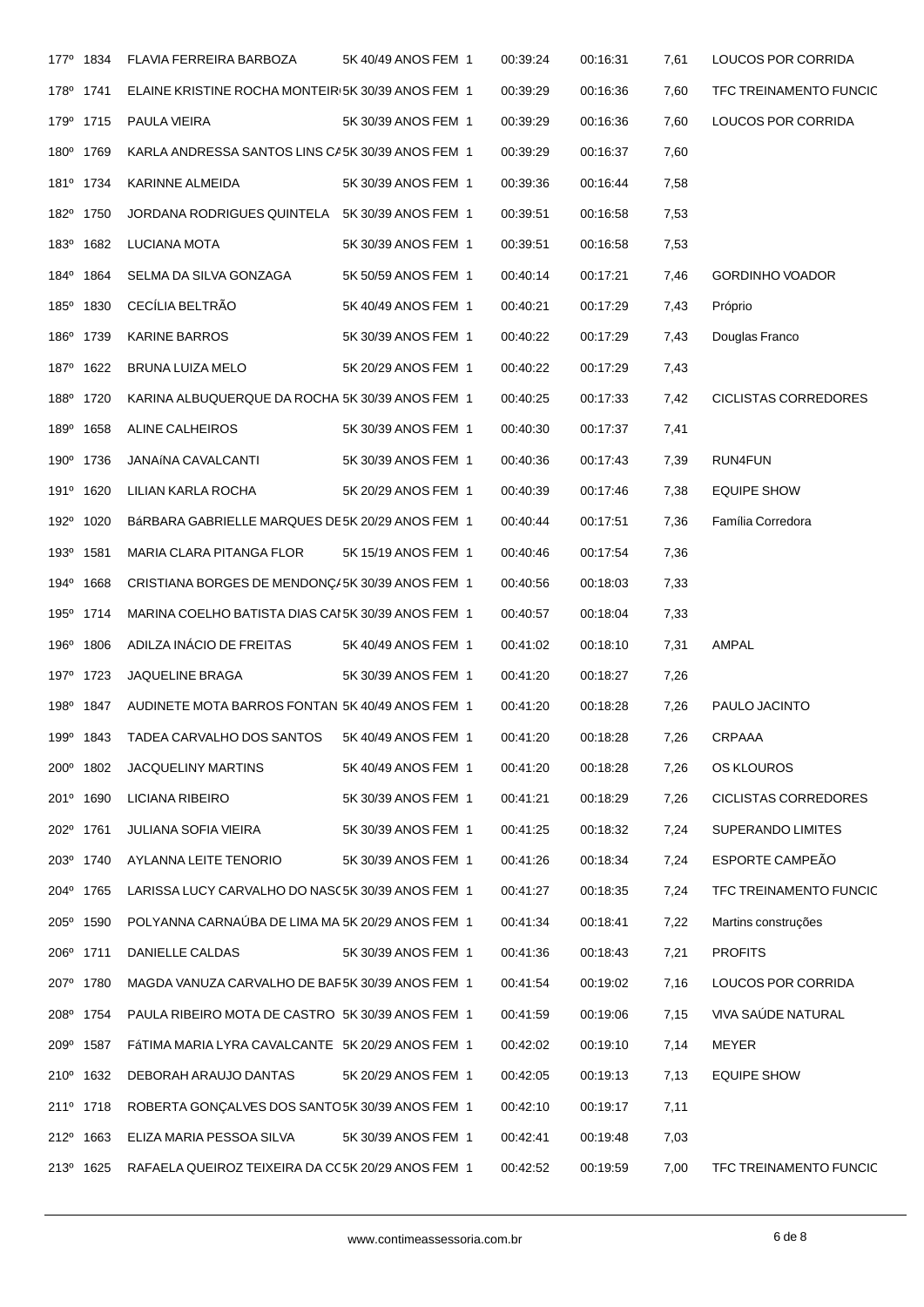| 214 <sup>°</sup> | 1821                  | <b>MARIA GERCINEIDE SANTOS</b>                      | 5K 40/49 ANOS FEM 1 | 00:42:55 | 00:20:03 | 6,99  |                               |
|------------------|-----------------------|-----------------------------------------------------|---------------------|----------|----------|-------|-------------------------------|
|                  | 215° 1713             | LUIZA EMANUELLE SILVA DOS SANT5K 30/39 ANOS FEM 1   |                     | 00:42:55 | 00:20:03 | 6,99  |                               |
| 216°             | 1624                  | <b>FABIANA MUNIZ</b>                                | 5K 20/29 ANOS FEM 1 | 00:42:57 | 00:20:04 | 6,98  |                               |
| 217 <sup>°</sup> | 1678                  | CHRISTIANE SOUTO                                    | 5K 30/39 ANOS FEM 1 | 00:42:57 | 00:20:04 | 6,98  | atletas da saúde              |
|                  | 218 <sup>°</sup> 1804 | NADJA MARIA MARQUES DAVINO                          | 5K 40/49 ANOS FEM 1 | 00:43:01 | 00:20:08 | 6,97  |                               |
| 219°             | 1584                  | PRISCILA CERQUEIRA AZEVÊDO                          | 5K 20/29 ANOS FEM 1 | 00:43:36 | 00:20:43 | 6,88  | <b>CORREDORES DE MURICI</b>   |
| 220 <sup>°</sup> | 1812                  | MARIA VERÔNICA BARBOSA DE MAC5K 40/49 ANOS FEM 1    |                     | 00:43:57 | 00:21:05 | 6,83  | Nao tem                       |
|                  | 221° 1647             | ELIANE DE ARAUJO NESCIMENTO 5K 20/29 ANOS FEM 1     |                     | 00:43:59 | 00:21:07 | 6,82  |                               |
| 222 <sup>o</sup> | 1846                  | ROSINETE MARIA DOS SANTOS                           | 5K 40/49 ANOS FEM 1 | 00:44:30 | 00:21:37 | 6,74  | <b>EQUIPE SHOW</b>            |
| 223 <sup>°</sup> | 1803                  | ALESSANDRA FARIAS DE OLIVEIRA 5K 40/49 ANOS FEM 1   |                     | 00:44:30 | 00:21:38 | 6,74  | <b>VIVA MAIS</b>              |
|                  | 224° 1783             | DANIELA BARRETO                                     | 5K 40/49 ANOS FEM 1 | 00:45:05 | 00:22:12 | 6,65  |                               |
|                  | 225° 1672             | ANA MARILIA ALMEIDA                                 | 5K 30/39 ANOS FEM 1 | 00:45:07 | 00:22:14 | 6,65  |                               |
| 226 <sup>°</sup> | 1679                  | ANDREA MENDES RAMALHO DE FRI5K 30/39 ANOS FEM 1     |                     | 00:45:12 | 00:22:19 | 6,64  | R4L                           |
| 227 <sup>°</sup> | 1595                  | LARISSA TAVARES MANTA CORTEZ 5K 20/29 ANOS FEM 1    |                     | 00:45:44 | 00:22:52 | 6,56  | <b>VIP AEROBIC</b>            |
|                  | 228 <sup>0</sup> 1823 | AUREA LUCIA LEITE                                   | 5K 40/49 ANOS FEM 1 | 00:45:54 | 00:23:02 | 6,54  | EQUIPE 3+                     |
| 229 <sup>°</sup> | 1626                  | PAULA WEUDJA DE GOES DUARTE 5K 20/29 ANOS FEM 1     |                     | 00:46:52 | 00:24:00 | 6,40  | <b>VIP AEROBIC</b>            |
| $230^\circ$      | 1789                  | ELAINE SILVA DOS SANTOS SILVA D 5K 40/49 ANOS FEM 1 |                     | 00:49:29 | 00:26:36 | 6,06  |                               |
| Dsc              | 1687                  | CAROLINA RIBEIRO MALTA                              | 5K 30/39 ANOS FEM 1 | 00:18:49 | 00:04:03 | 15,94 | <b>VIVA MAIS</b>              |
| <b>Dsc</b>       | 1659                  | MIRELLA BRAGA REZENDE                               | 5K 30/39 ANOS FEM 1 | 00:18:51 | 00:04:00 | 15,92 | <b>VIVA MAIS</b>              |
| <b>Dsc</b>       | 1651                  | MARIA LILYANE COSTA ALENCAR DI5K 20/29 ANOS FEM 1   |                     | 00:19:24 | 00:03:28 | 15,46 | CICLISTAS CORREDORES          |
| Dsc              | 1835                  | LUCILENE RODRIGUES DE SOUZA 5K 40/49 ANOS FEM 1     |                     | 00:19:33 | 00:03:18 | 15,35 | <b>CORREDORES DE CRISTO</b>   |
| Dsc              | 1731                  | <b>KATIANE TAVARES</b>                              | 5K 30/39 ANOS FEM 1 | 00:19:56 | 00:02:56 | 15,05 | <b>CICLISTAS CORREDORES</b>   |
| Dsc              | 1738                  | AMANDA LEITE SALIMÃO                                | 5K 30/39 ANOS FEM 1 | 00:20:03 | 00:02:48 | 14,96 | <b>TFC TREINAMENTO FUNCIC</b> |
| <b>Dsc</b>       | 1611                  | <b>JOSEANE SANTOS</b>                               | 5K 20/29 ANOS FEM 1 | 00:20:08 | 00:02:44 | 14,90 | <b>CORREDORES DE RUA MAIS</b> |
| <b>Dsc</b>       | 1649                  | ANA FLAVIA MACHADO DE LIMA SO/5K 20/29 ANOS FEM 1   |                     | 00:20:36 | 00:02:15 | 14,56 | RUMOALUA                      |
| <b>Dsc</b>       | 1752                  | ADRIANA CARLA DE ATAIDE E SILVA5K 30/39 ANOS FEM 1  |                     | 00:20:41 | 00:02:10 | 14,50 | PH PERSONAL                   |
| <b>Dsc</b>       | 1756                  | MARIA CECILIA CASTRO DE MELO 5K 30/39 ANOS FEM 1    |                     | 00:21:14 | 00:01:38 | 14,13 | <b>VIP AEROBIC</b>            |
| <b>Dsc</b>       | 1673                  | <b>LYLLIAN ROSE</b>                                 | 5K 30/39 ANOS FEM 1 | 00:21:42 | 00:01:10 | 13,82 | <b>TROTAGEM</b>               |
| <b>Dsc</b>       | 1648                  | JULIANA DE ALBUQUERQUE MEND(5K 20/29 ANOS FEM 1     |                     | 00:21:55 | 00:00:57 | 13,69 | R4L                           |
| <b>Dsc</b>       | 1704                  | <b>SUNNY KELMA</b>                                  | 5K 30/39 ANOS FEM 1 | 00:22:20 | 00:00:32 | 13,43 | CICLISTAS CORREDORES          |
| <b>Dsc</b>       | 1602                  | <b>SHARON YUNG HSU</b>                              | 5K 20/29 ANOS FEM 1 | 00:22:56 | 00:00:04 | 13,08 | <b>KMÁ FRENTE</b>             |
| <b>Dsc</b>       | 1697                  | AMANDA SOUZA                                        | 5K 30/39 ANOS FEM 1 | 00:23:32 | 00:00:39 | 12,75 | AMIGOS DA CORRIDA             |
| <b>Dsc</b>       | 1583                  | ANA JULIA LEITE PEREIRA                             | 5K 15/19 ANOS FEM 1 | 00:23:34 | 00:00:42 | 12,73 | EQUIPE 3+                     |
| <b>Dsc</b>       | 1735                  | KARLA SORAYA A. DA ROCHA                            | 5K 30/39 ANOS FEM 1 | 00:24:09 | 00:01:16 | 12,42 | CICLISTAS CORREDORES          |
| <b>Dsc</b>       | 1593                  | <b>EMANUELLE NUNES</b>                              | 5K 20/29 ANOS FEM 1 | 00:24:10 | 00:01:18 | 12,41 | Uniflex                       |
| <b>Dsc</b>       | 1582                  | ANA TEREZA LEITE PEREIRA                            | 5K 15/19 ANOS FEM 1 | 00:24:26 | 00:01:33 | 12,28 | EQUIPE 3+                     |
| <b>Dsc</b>       | 1662                  | <b>JULIANA PINHEIRO PINHEIRO</b>                    | 5K 30/39 ANOS FEM 1 | 00:24:41 | 00:01:48 | 12,15 | <b>CICLISTAS CORREDORES</b>   |